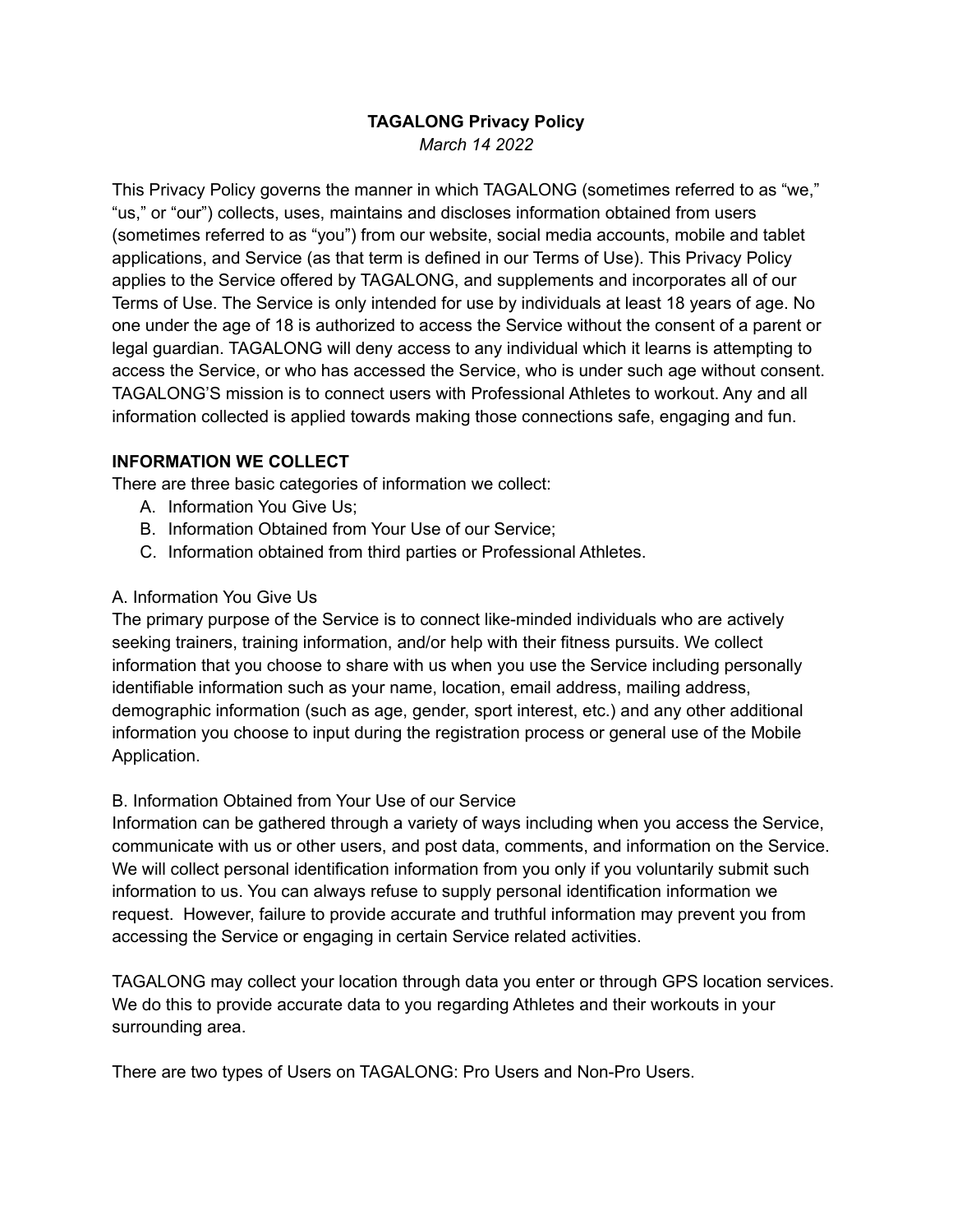A Non-Pro User is defined as any user that is not a TAGALONG Pro User. Non-Pro Users must fill out all required fields during the registration process, be at least 18 years of age (or have the consent of a parent/legal guardian if under the age of 18), and agree to and accept TAGALONG's Terms of Use and Privacy Policy. A Pro User is defined as a qualified Professional Athlete with an agreed upon relationship with TAGALONG. Pro users must be at least 21 years of age and agree to TAGALONG's Terms of Use and Privacy Policy. Pro Users are provided a Pro Code which grants them separate access to the Mobile Application. Pro Users must agree to fill out all required fields in the Pro registration process and provide TAGALONG with an initial location during registration in order to receive a Pro Code. A Pro Code is defined as a required key to register as a Pro User on the Mobile Application. Pro Users are pre-determined by TAGALONG.

With respect to location data, Non-Pro Users can manually enter their location and/or agree to grant TAGALONG access to GPS location services. With respect to Pro Users, TAGALONG must, at the very least, collect initial location data. This is a requirement for a Pro User to sign up. After sign up is completed by a Pro User, they will have the option to provide updated location data.

TAGALONG may collect non-personally identifiable information in connection with your use of our Service. Here are some types of information TAGALONG may automatically collect:

- Google Analytics. When you visit our website, we automatically track and col- lect the following categories of information through Google Analytics: (1) your Internet protocol address and domain server address; (2) the date and time of your visit our website; (3) the type of system and browsers you used to access the website; (4) the pages that you accessed during your use of the website; and (5) other non-personally identifiable information (collectively, "Traffic Data"). Traffic Data is anonymous or semi-anonymous information that does not identify or track your identity, unless you consent to such data collection. We use Traffic Data to evaluate and improve the content of the website and to make the website more useful to visitors. We also use such information for testing and debugging purposes.
- Usage Information. This includes how you interact with the services and other users, how you communicate with other users, the number of workouts you post, which content you are looking at, and your interactions with our service.
- Cookies. Like most online service providers, we use cookies and other technologies to customize and enhance your user experience. Cookies placed on your hard drive are used for record-keeping purposes, to better understand how you use the Service, and to allow TAGALONG to make improvements to the Service. You may choose to set your web browser to refuse cookies or to alert you when cookies are being sent. If you do so, some parts of the Service may not function properly.

# C. Information Obtained from Third Parties

TAGALONG may form business relationships with other trusted fitness enthusiasts, professionals or businesses. If we do form those relationships, personal information may become available to third parties if you choose to follow links which may be connected to the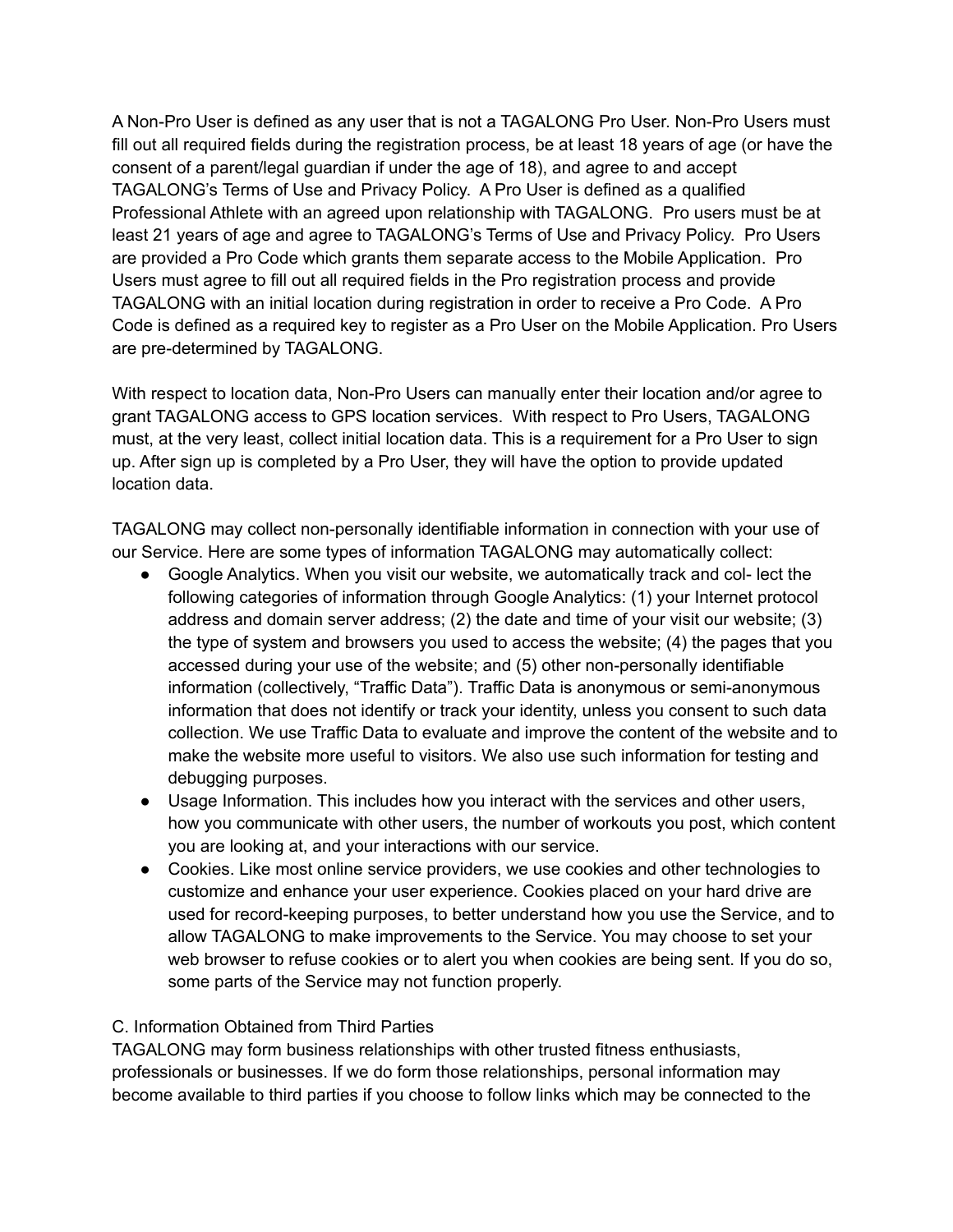Service or are directed to the Service from other third party sites, such as the websites of our future business partners.

### **HOW WE PROTECT YOUR INFORMATION**

TAGALONG adopts generally accepted data collection, storage and processing practices and security measures to protect against unauthorized access, alteration, disclosure or destruction of your personal information, username, password, transaction information and data gained from the Service and stored on our systems. You understand and agree that no system can guarantee unauthorized intrusion or hacking.

If you access our user feedback and comment capabilities, whether you are an individual or a business, you have the authority to decide whether to post personal and non-personal information or workouts to your account on our Mobile Application. The Service is not designed to encourage the posting of any information or material not related to fitness or general workout purposes. All information you post on the Service will be available to other users. It can be shared by any user and then observed by anyone. All information posted on the Service may be visible or transmitted to third party sites which may be linked to the Service.

Any information transferred through the messaging component of TAGALONG is confidential between TAGALONG, the Pro User and the Non-Pro User. We do not disclose or publicize any information or exchange of communication messages. We do not sell, trade, or rent users' personal identification information to others. We may use, and we may also share, non-individual, aggregated information and data with our business partners and with business users in order to better understand the needs, interests and usage of our users. We may also share the personal data we collect with third parties to help us provide services, protect our customers from risk and fraud, market our products and comply with legal obligations.

We may use our own capabilities or those of third party service providers to help us operate our business and the Service or administer activities on our behalf. We intend to restrict the use of your information to the extent reasonably necessary to allow us, and our partners, to communicate with you, for you to utilize the Service and for the electronic sharing of communication information between the Service, you and your devices.

# **USES OF INFORMATION COLLECTED**

We may collect and use users personal information for the following reasons:

- To improve customer service. Information you provide helps us respond to your customer service requests and support needs more;
- To personalize your user experience. We may use information in the aggregate to understand how our users as a group use the Service;
- To improve the Service. We may use feedback you provide and information we gather to improve our products and services and to send users information they agreed to receive about topics we think will be of interest to them.
- To send you email communications we think will be of interest to you;